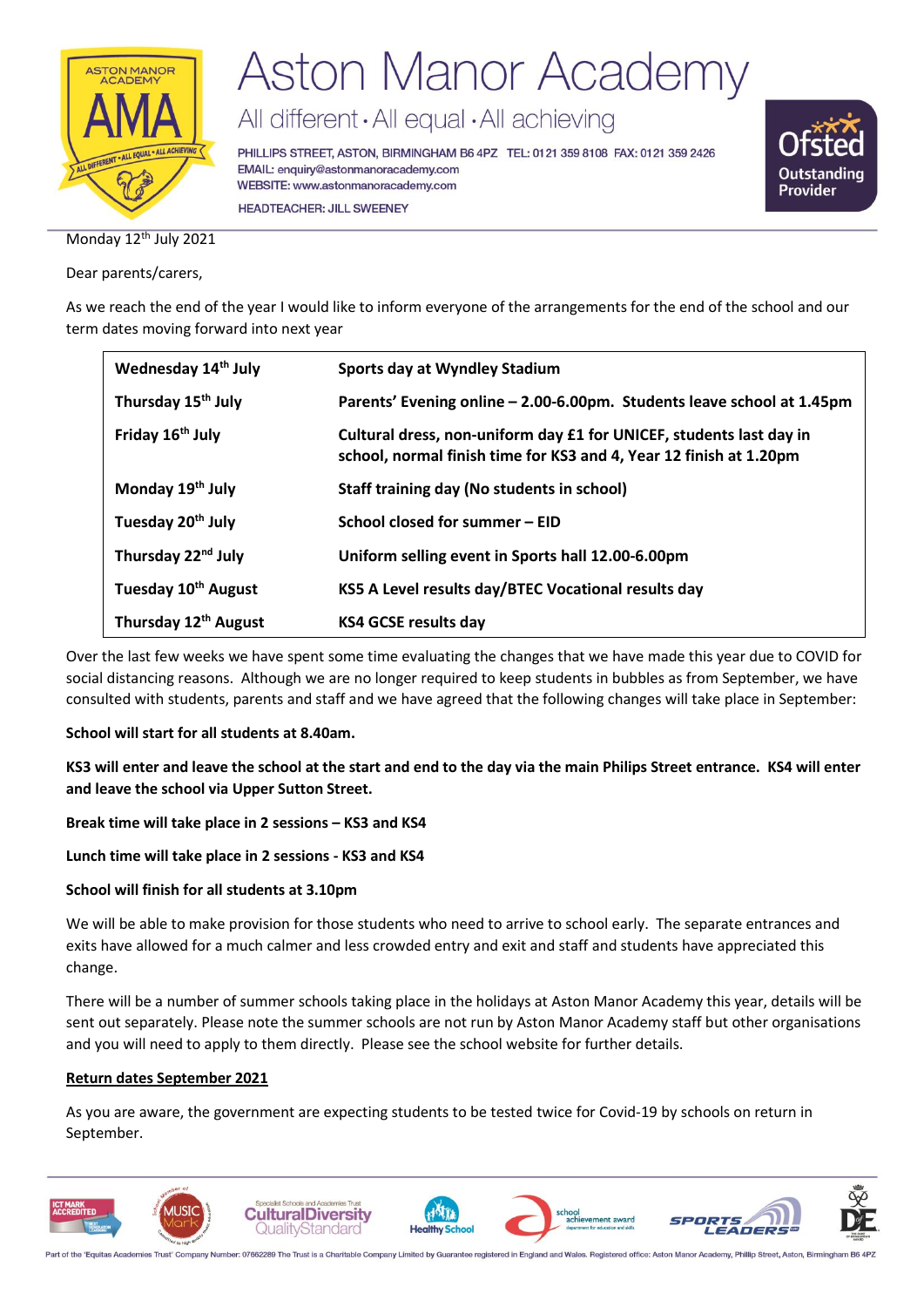

All different · All equal · All achieving

PHILLIPS STREET, ASTON, BIRMINGHAM B6 4PZ TEL: 0121 359 8108 FAX: 0121 359 2426 EMAIL: enquiry@astonmanoracademy.com WEBSITE: www.astonmanoracademy.com **HEADTEACHER: JILL SWEENEY** 



Please see below our provisional plans and start dates for student (specific times as to when students need to come in to school to be tested will sent to parents closer to the time)

- **Year 7:** Test 1 Friday 3rd September
	- Test 2 Monday 6th September (students will remain in school after this test)
- **Year 8:** Test 1 Thursday 2nd September Test 2 - Tuesday 7th September (students will remain in school after their test)
- **Year 9:** Test 1 Thursday 2nd September Test 2 - Monday 6th September (students will start school Tuesday 7th September)
- **Year 10:** Test 1 Friday 3rd September

Test 2 - Tuesday 7th September (students will remain in school after their test)

**Year 11:** Test 1 - Thursday 2nd September

Test 2 - Monday 6th September (students will start school Tuesday 7th September)

- **Year 12:** Test 1 Thursday 2nd September (during enrolment) Test 2 - Monday 6th September (students will start school Tuesday 7th September)
- **Year 13:** Test 1 -Friday 3rd September (during re-enrolment) Test 2 - Tuesday 7th September (students will start school Wednesday 8th September)

Confirmation of the specific times for students will be sent out at a later date.

Please can you ensure that you check the school website over the summer holidays as any urgent changes to arrangements will be published on the website and emailed out. We have all become used to arrangements changing at short notice due to COVID.

I would like to take the opportunity to say goodbye to the staff below who are leaving us at the end of this academic year.

Miss Alisha Shabir joined us as an ex-student and has worked as a teaching assistant both at Aston Manor Academy and Chilwell Croft Academy, Miss Shabir starts her training as a primary school teacher at University, we wish her luck and success in her future endeavours. The maths department are saying goodbye to Mr Mohammed Jama, Mr Jama has settled well in to Aston Manor Academy but is taking the opportunity to work abroad, we would like to thank him for his contribution to school this year.

Mr Simon Dilkes joined the trust in January 2020 as Chief Operations Officer, he has worked across the trust over the last 18 months, I would like to thank him for his service.

Ms Sunah Hussain, teacher of science, is leaving us to take up an opportunity at another school, we thank her for her support and wish her the best of luck.



Part of the 'Equitas Academies Trust' Company Number: 07662289 The Trust is a Charitable Company Limited by Guarantee registered in England and Wales. Registered office: Aston Manor Academy, Phillip Street, Aston, Birming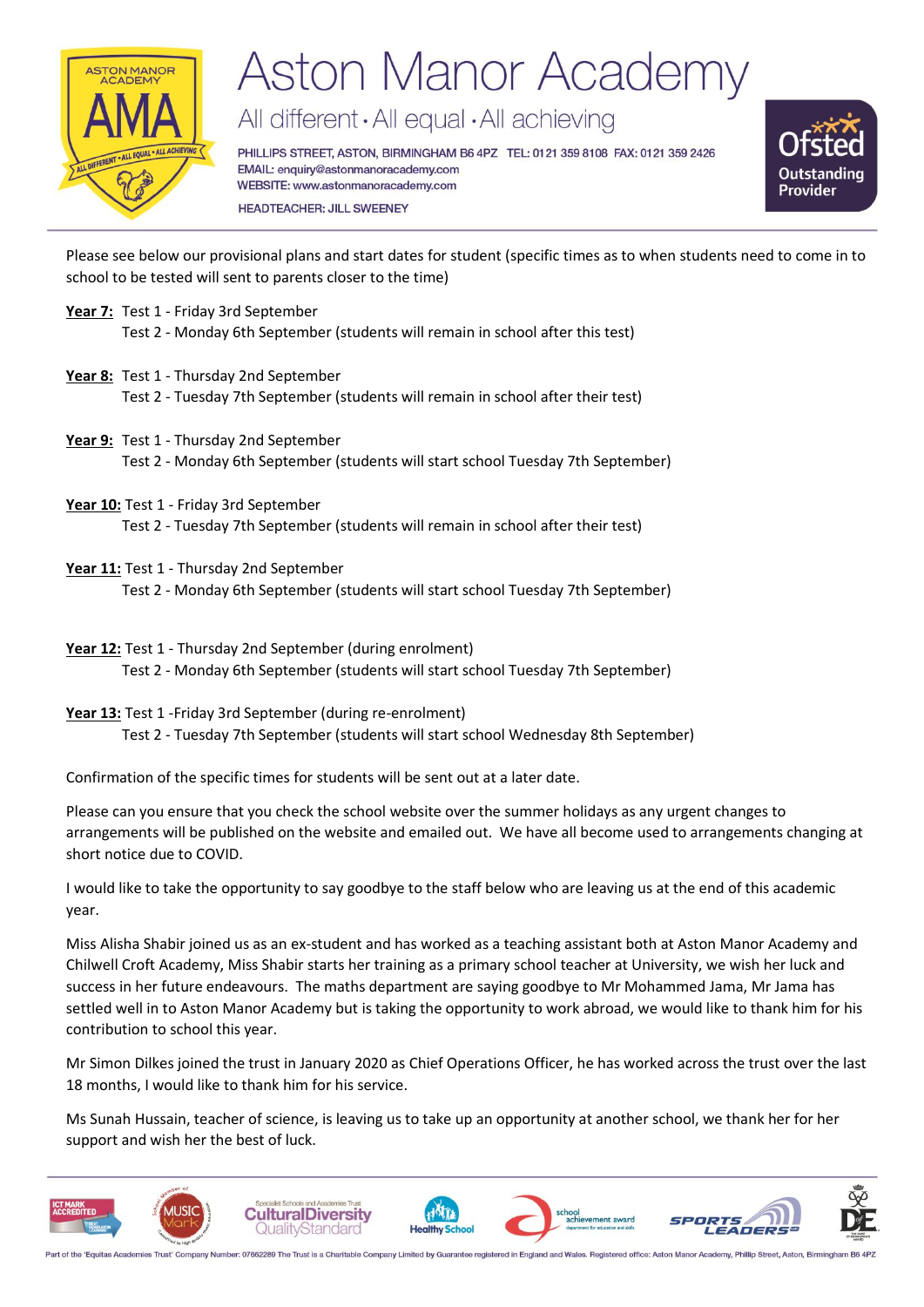

All different · All equal · All achieving

PHILLIPS STREET, ASTON, BIRMINGHAM B6 4PZ TEL: 0121 359 8108 FAX: 0121 359 2426 EMAIL: enquiry@astonmanoracademy.com WEBSITE: www.astonmanoracademy.com **HEADTEACHER: JILL SWEENEY** 



Ms Tara Cox is leaving the English department after 4 years, Miss Cox has also worked with our year 6-7 pupils in transition and helped pupils to settle into the school. Miss Cox is taking the opportunity to travel over the next year, we hope she enjoys her future adventures. We also want to wish Mrs Lander well as she starts her maternity leave.

It is with sadness that Mr Colin Rogers, our attendance and pastoral manager has decided to retire at the end of this academic year. He has given over 40 years' service to schools in Birmingham and has worked at Aston Manor Academy for over 25 years. Mr Rogers has supported countless students and families and I am sure you will join me in sending him our thanks and very best wishes for the future.

Please make sure you are registered on ParentMail so that you can upload money onto your child's account for September. We will need a valid email address and mobile for us to connect your account.

FSM vouchers will be provided by Birmingham City Council over the summer holiday period and these will be sent out to those eligible by post this week.

I would like to wish our families celebrating Eid next week Eid Mubarak and I hope that you all have a very enjoyable summer. I think we all look positively forward into next year when we can move forward into a greater sense of normality. Please keep yourselves safe and remember to continue with lateral flow testing twice a week.

Have a great summer.

wea

J Sweeney **Headteacher**